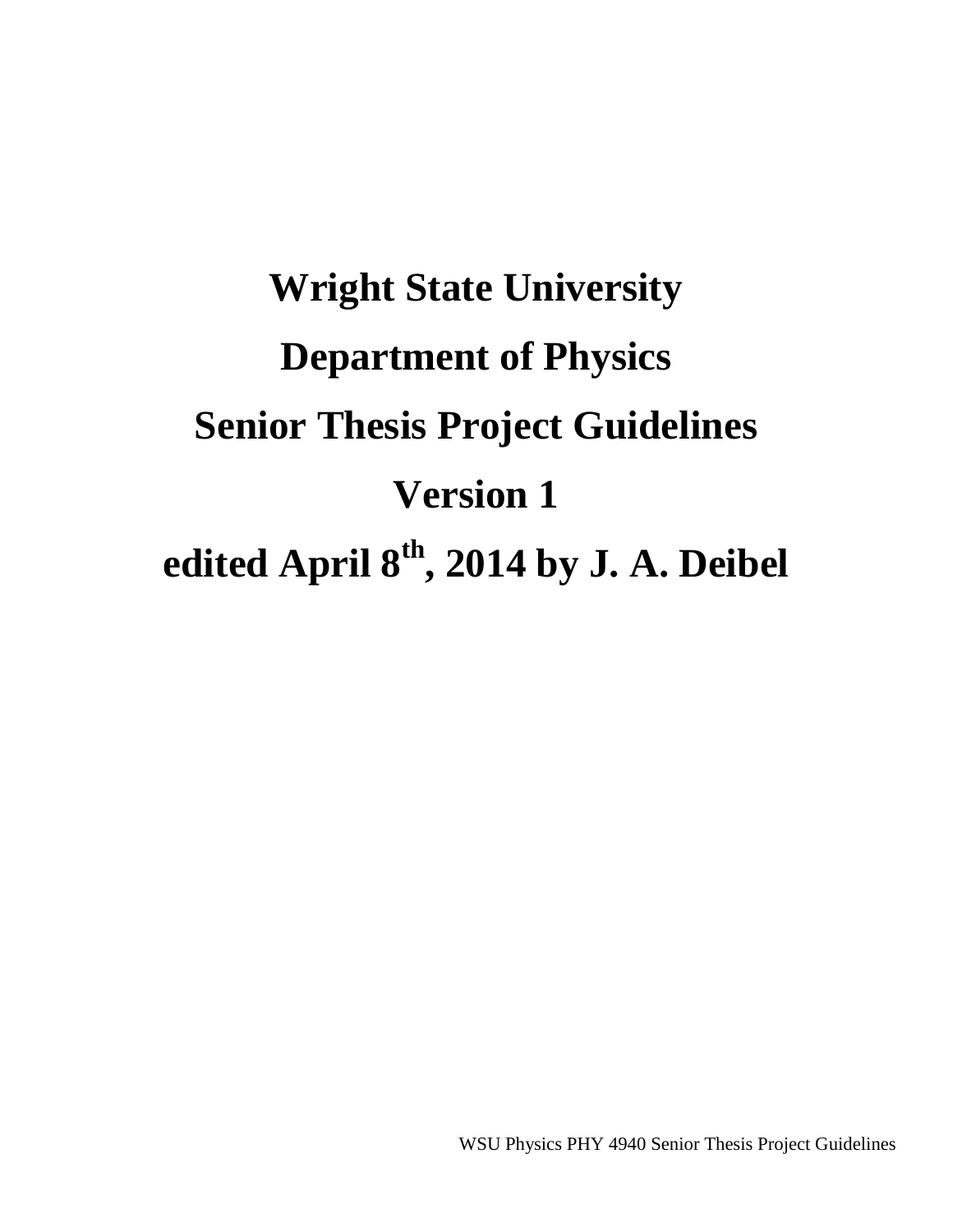## **WSU Physics Senior Thesis Project (PHY 4940) Syllabus**

## I. College/School COSM

Department PHYSICS

II. Course Information

Course Title: Senior Project

Course Abbreviation and Number: PHY 4940

Course Cross Listing(s) Abbreviation and Number:

Check ("x") all applicable:

Writing Intensive X Service Learning Laboratory  $\bar{X}$  Laboratory Grade Separate

Ohio TAG (Transfer Assurance Guideline) Course\_\_\_\_\_Ohio Transfer Module Course\_\_\_\_\_

#### III. Course Registration

Prerequisites: PHY 3500 Advanced Lab I, PHY 3510 Advanced Lab II

Corequisites:

Restrictions: Senior standing in Physics

Other: Permission of the department, Advanced Lab requirement can be waived in exceptional circumstances with and only with permission of the department.

IV. Course Objectives

This is a year-long capstone course in the physics program. Students must synthesize and apply conceptual understanding and practical knowledge gained from coursework to complete an extensive design/development/research project similar to one they might encounter as a working professional. Students who are successful in this course will have proven their ability to a) identify a problem that they have the ability to solve, b) utilize their skills developed in prior course work to solve a problem, c) analyze the results of a problem, and d) report the results of a problem to their peer group. This will require a literature search, laboratory and/or computer work, analysis and interpretation of results, progress reports, an extensive written final report, and a seminar presentation.

### VI. Suggested Course Materials (required and recommended)

None. Materials will be recommended by the instructor and will be project dependent.

#### VII. Suggested Method of Instruction

Independent Study

### VIII. Suggested Evaluation and Policy

### **Course requirements:**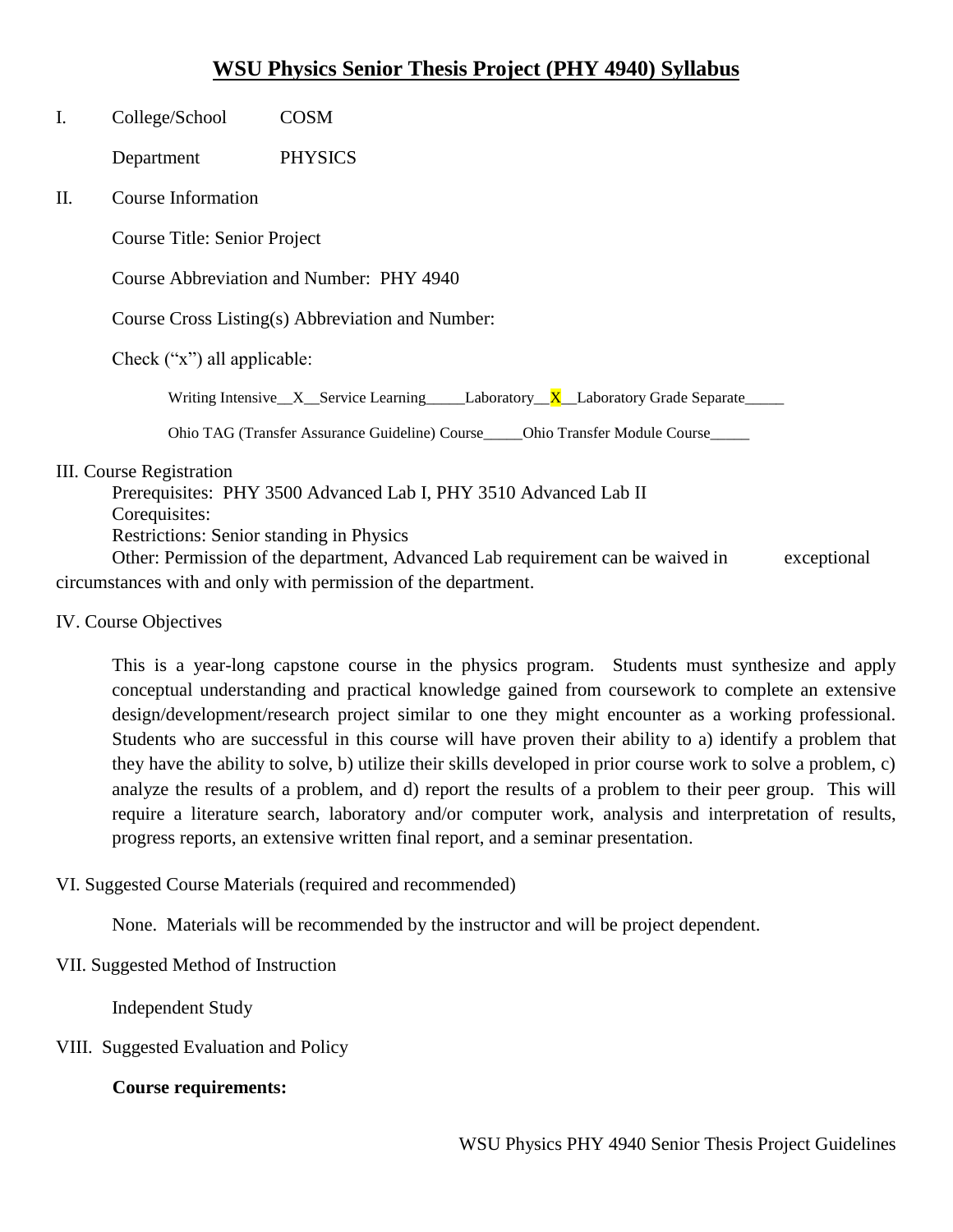Because the senior project is intended to be a capstone experience for our majors, it is generally recommended that the student not begin their senior project before the summer preceding their senior year. It is also important for the student to evaluate if they have a sufficient background and/or experience for their proposed projects, especially whether the requisite upper-division courses have been completed or will be completed in time to benefit the student. These are the considerations that will be used by the Chair of the Undergraduate Studies Committee or Departmental Chair to evaluate the proposed project and approve registration into the Physics 4940 course.

Acceptable uses of time are: preliminary/background research, proposal preparation, planning, development, construction, implementation, programming, analysis, and report/presentation preparation. Not included in the above are regular meetings between student and advisor. If the student is using off campus work to satisfy the time requirements of this course, the student must get the permission of the Department Chair and the Senior Project Coordinator.

## **Course Grading**

A: 90-100%, B: 75-89.9%, C: 60-74.9%, D: 50-59.9%, F: < 50%

All reports and presentations must be on a technical level that is understandable by someone with a general physics background, e.g., comparable to a Scientific American.

This course is a writing intensive class. Students will be expected to produce writing that

- Demonstrates their understanding of course content,
- Is appropriate for the audience and purpose of a particular writing task,
- Demonstrates the degree of mastery of disciplinary writing conventions appropriate to the course (including documentation conventions), and
- Shows competency in standard edited American English.

### **Grades will be assigned based on something similar to the following breakdown:**

| Research Proposal/Update: 5%               | Research notebook: 15%    |
|--------------------------------------------|---------------------------|
| <i>Progress Reports/Presentations: 15%</i> | Final Written Report: 30% |

*Oral Presentation: 30%*

| <b>Component</b> | <b>Description</b>                                            | <b>Deadline</b>                        |  |
|------------------|---------------------------------------------------------------|----------------------------------------|--|
| Proposal         | In the first semester, students must complete and submit a 1  | Draft proposal is due at the           |  |
| /Update          | page proposal documenting the goals and methods to be         | conclusion of the $2nd$ week of the    |  |
|                  | utilized involving the senior project. This proposal will be  | term, and the revised version due at   |  |
|                  | examined by the project advisor and revision                  | the end of the $3rd$ week.             |  |
|                  | recommendations made to the student.                          |                                        |  |
|                  |                                                               |                                        |  |
|                  | In the $2nd$ semester, students must                          |                                        |  |
|                  | complete and submit a 1 page paper documenting progress to    | Draft update is due at the conclusion  |  |
|                  | date on the project and the goals for the upcoming term. This | of the $2nd$ week of the term, and the |  |
|                  | document will be examined by the project advisor and          | revised version due at the end of the  |  |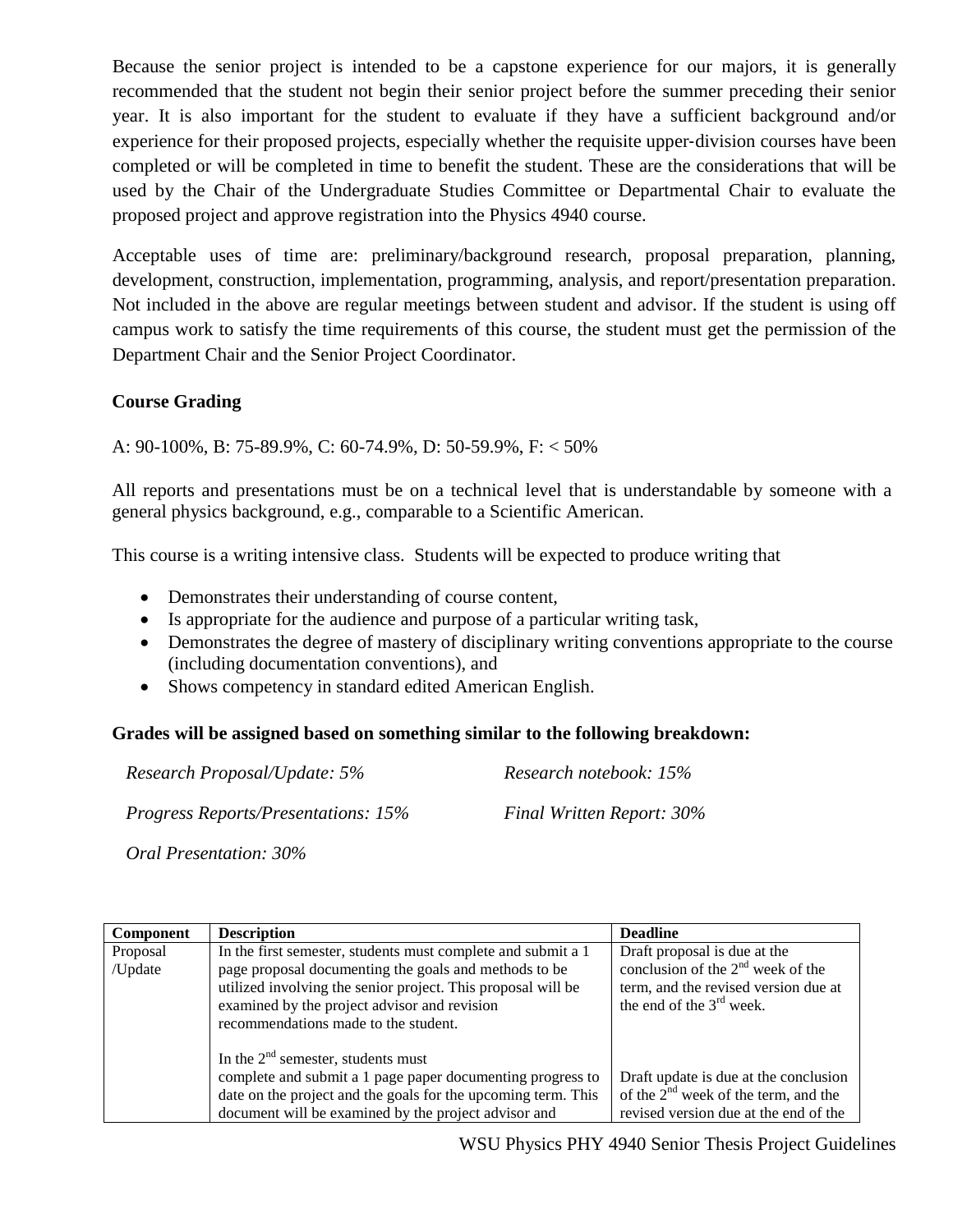|                      | revision recommendations made to the student.                   | $3rd$ week.                           |  |  |
|----------------------|-----------------------------------------------------------------|---------------------------------------|--|--|
| Research             | Students will chronicle all aspects of their senior project in  | Students must submit their notebook   |  |  |
| <b>Notebook</b>      | this bound notebook including progress, meetings, planning,     | for review at mid-term at which       |  |  |
|                      | data taking, analysis, etc.                                     | point the advisor will provide        |  |  |
|                      |                                                                 | feedback. The final notebook grade    |  |  |
|                      |                                                                 | will be assessed when it is submitted |  |  |
|                      |                                                                 | on the last day of classes for that   |  |  |
|                      |                                                                 | term.                                 |  |  |
| Progress             | Students must submit a 2 page summary of progress on their      | Students must submit this report at   |  |  |
| Reports              | projects including a project description, goals, work done to   | mid-term.                             |  |  |
|                      | date, problems, future goals, analysis performed, etc.The       |                                       |  |  |
|                      | project advisor will submit written feedback. It is             |                                       |  |  |
|                      | recommended that this update include outlines of both the       |                                       |  |  |
|                      | final paper and presentation.                                   |                                       |  |  |
| <b>Final Written</b> | Students must complete a minimum 4 page report                  | Students must submit a draft version  |  |  |
| Report               | summarizing their senior project in the format of an            | no later than the last day of classes |  |  |
|                      | academic journal which has been selected by the project         | for the given term. Students will     |  |  |
|                      | advisor. At the conclusion of the first term, students must at  | have until the end of finals week to  |  |  |
|                      | least complete a draft of this document despite not having      | complete the revised final draft.     |  |  |
|                      | completed the project. Students will submit drafts of the final |                                       |  |  |
|                      | report and will receive written feedback from the advisor so    |                                       |  |  |
|                      | that the students may submit a revised final draft.             |                                       |  |  |
| Oral                 | All students will give a presentation of their work to the      | The final presentation must be        |  |  |
| Presentation         | department near the end of the second semester in which they    | completed no later than finals week.  |  |  |
|                      | complete their project.                                         |                                       |  |  |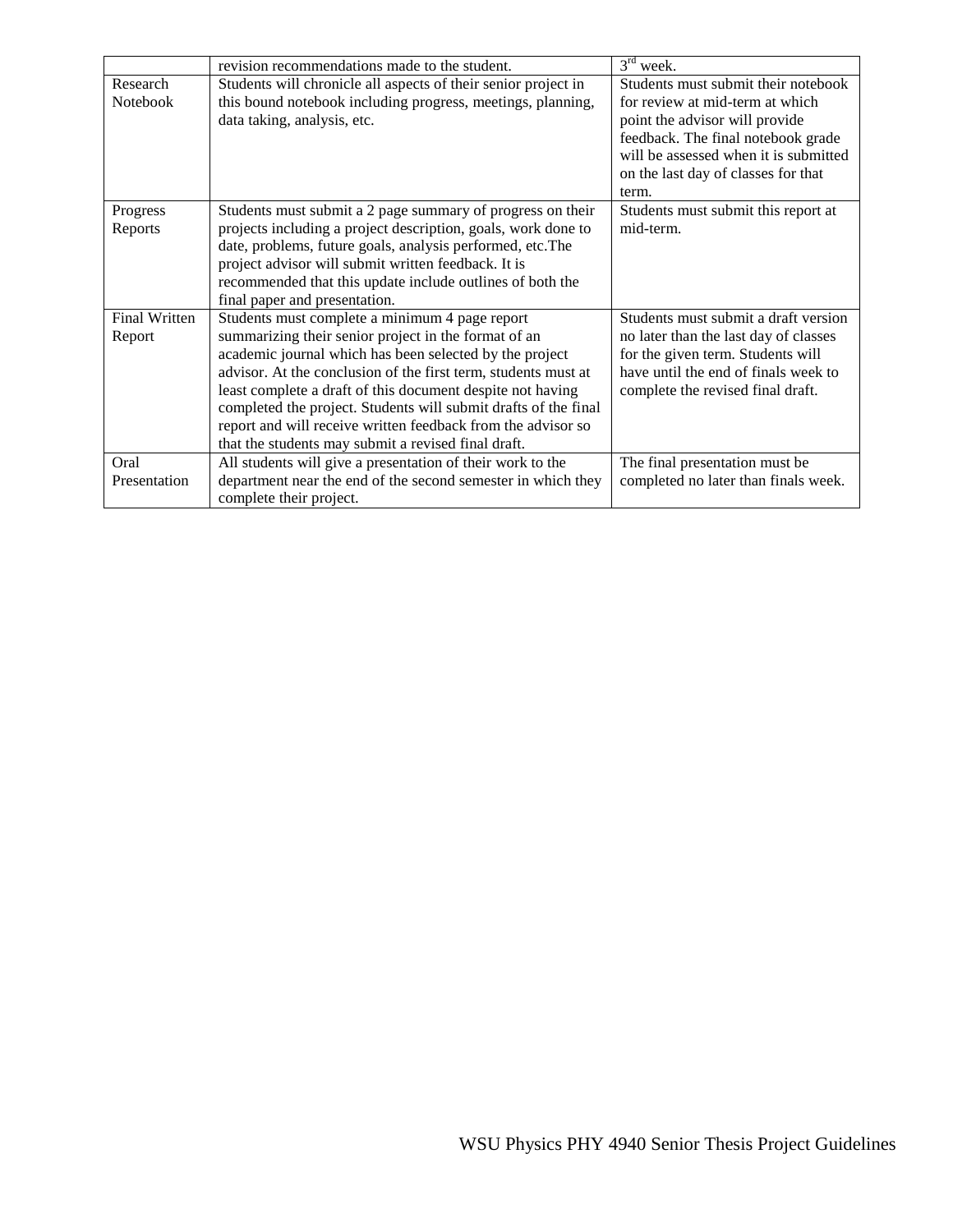## **WSU Physics Senior Thesis Project (PHY 4940) Timeline**

## 1. **Choosing an advisor.**

*Deadline: No later than the start of the semester that you are enrolled in PHY 4940. If you are starting PHY 4940 in the fall, it is highly recommended that you nominally select an advisor before the end of spring term when you are in PHY 3510 (Adv. Lab II).*

You need a thesis advisor. If you are unsure who to choose, you might want to visit the department web page and click on Research, which provides descriptions of faculty research. Visit with prospective advisors during their posted office hours or by appointment. Ask questions about what research they are doing and how you might become involved. Request a tour of any laboratory facilities that the professor uses. Talk to other students who are currently doing research with the professor. Keep in mind that establishing a connection with a professor is a two-way process: You must choose an advisor, but he/she must also choose you. If you wish to complete your project off-campus i.e. AFRL, AFIT, or a local company, or in another department, your on-site advisor and topic must be approved by the WSU Physics Department. Furthermore, you must still have a WSU Physics Faculty member serve as your coadvisor of record.

## 2. **Topic Development**

*Deadline: No later than the start of the semester that you are enrolled in PHY 4940. If you are starting PHY 4940 in the fall, it is highly recommended that you nominally select an advisor before the end of spring term when you are in PHY 3510 (Adv. Lab II).*

Your and your faculty advisor will work with you to develop the topic and goals of your senior thesis project. Once you have done this, you must complete the Application for Senior Thesis Project (attached). The Chair of the Undergraduate Studies Committee will either approve of your topic and description or provide feedback to you as how it might be changed in order to better the project and student experience.

## 3. **Enroll in PHY 4940**

*Deadline: No later than the start of the semester that you are enrolled in PHY 4940. If you are starting PHY 4940 in the fall, it is highly recommended that you nominally select an advisor before the end of spring term when you are in PHY 3510 (Adv. Lab II).*

Once you have selected your faculty/thesis advisor, you must enroll in the PHY 4940 for the coming term that you will be working on your senior project. Visit the Physics Dept. main office in 248 Fawcett Hall and the administrative staff will help you to enroll in the proper PHY 4940 section and instructor and credit hours. The norm is that you take 3 credit hours per term of PHY 4940 for two separate semesters. It is only under unique circumstances that students are allowed to complete their project over the course of one semester. Such situations will only be allowed following department consideration and approval. Most (99.9%) students should plan on spending one year working on their senior project.

# 4. **Review the Course Syllabus & Plan Your Project**

Meet with your faculty advisor and begin planning your senior thesis project. Review the attached PHY 4940 syllabus and note deadlines and deliverables. The final paper and oral presentation are not the only deadlines or deliverables for this class.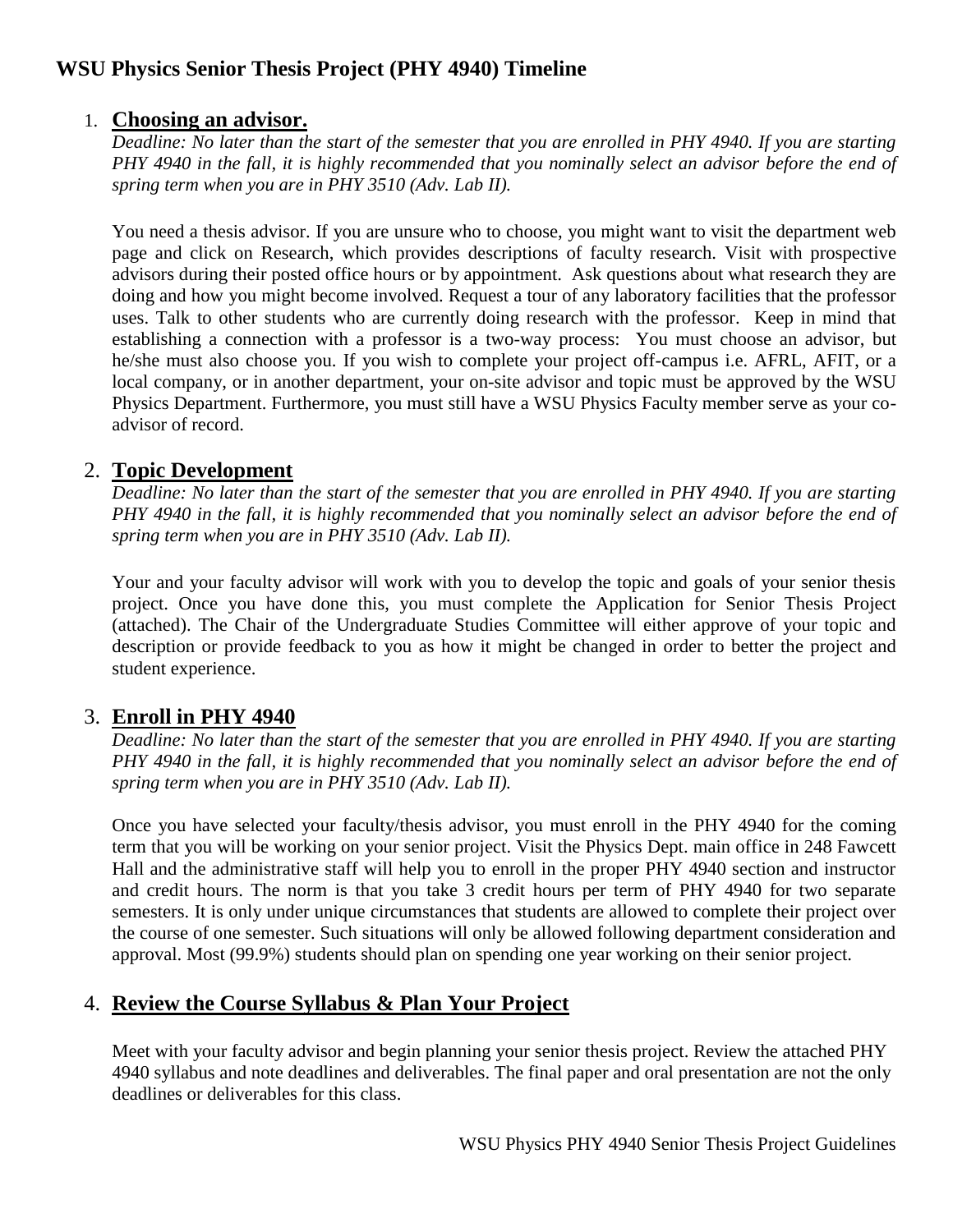# **WSU Physics Senior Thesis Project (PHY 4940) Timeline (continued)**

# **5. Schedule regular meeting times with your advisor**

# **6. Do your Project**

# **7. How to complete PHY 4940 and graduate?**

- a. To complete PHY 4940 and graduate, you must complete a final written report (format to be decided upon by your advisor) and present an oral presentation to the department by the end of the academic term in which you plan to graduate.
- b. Approximately one month before the end of classes during the term in which you plan to graduate, schedule your oral presentation.
- c. Students must submit a draft version of the written report no later than the last day of classes for the given term. Students will have until the end of finals week to complete the revised final draft.

# **WSU Physics Senior Thesis Project (PHY 4940) Expectations**

- This is an independent study project. Your advisor is there to guide you.
- You are responsible for keeping track of deadlines.
- You are expected to meet with your advisor on a very regular and frequent basis.
- You are responsible for utilizing self-discipline such that you can organize your schedule in order to make sure that you get your work done.
- 3 credit hours x 3 hours of work/credit hour  $+ 3$  hours = 12 hours of work per week\*
- \*The more time that you can devote to your senior project  $=$  the better experience and results
- It is NOT an expectation that you will get paid for your time. This only occurs when you are participating in faculty research that is sponsored.
- YOUR SENIOR PROJECT WILL BE AS GOOD AS YOU MAKE IT.
- *You can expect that your faculty advisor will meet with you on a regular basis.*
- *You can expect that your faculty advisor will help you develop a senior thesis project that is*

*a. realistic based on the time that you have to complete the project b. realistic based on the educational level that you are expected to have attained at this point in your undergraduate career.*

*c. realistic based on available resources.*

 *You can expect that your faculty advisor will be willing to revise project goals and expectations as warranted.*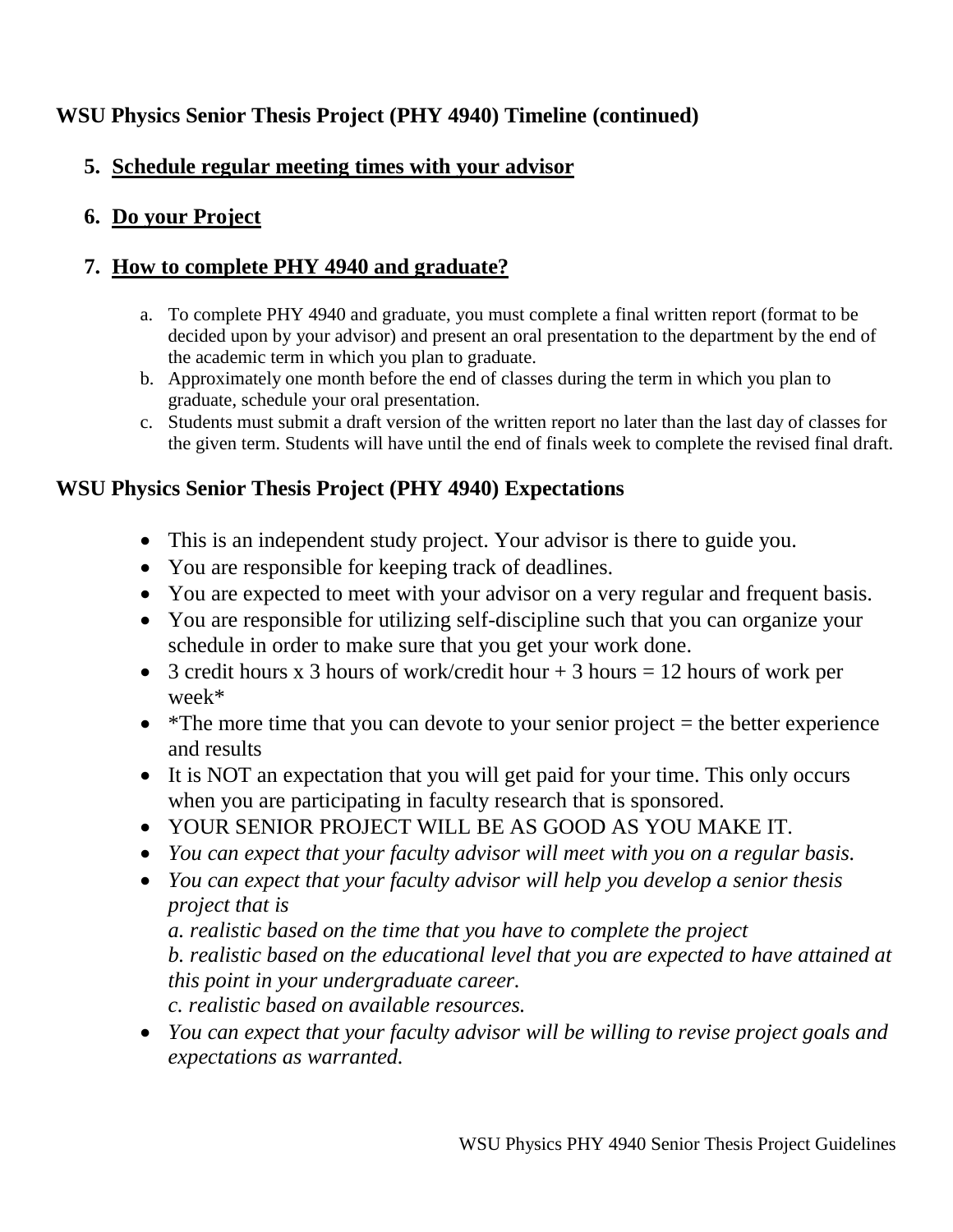**If you have difficulties with your senior project that you feel are not being dealt with in a timely or proper manner, please consult the Chair of the Undergraduate Studies Committee or the Department Chair.**

**Resources**

**<https://www.physics.byu.edu/undergraduate/Docs/thesis.pdf>**

**<http://www.physics.unh.edu/undergraduate/programs/thesis>**

https://publish.aps.org/files/styleguide-pr.pdf

**[http://authors.aip.org](http://authors.aip.org/)**